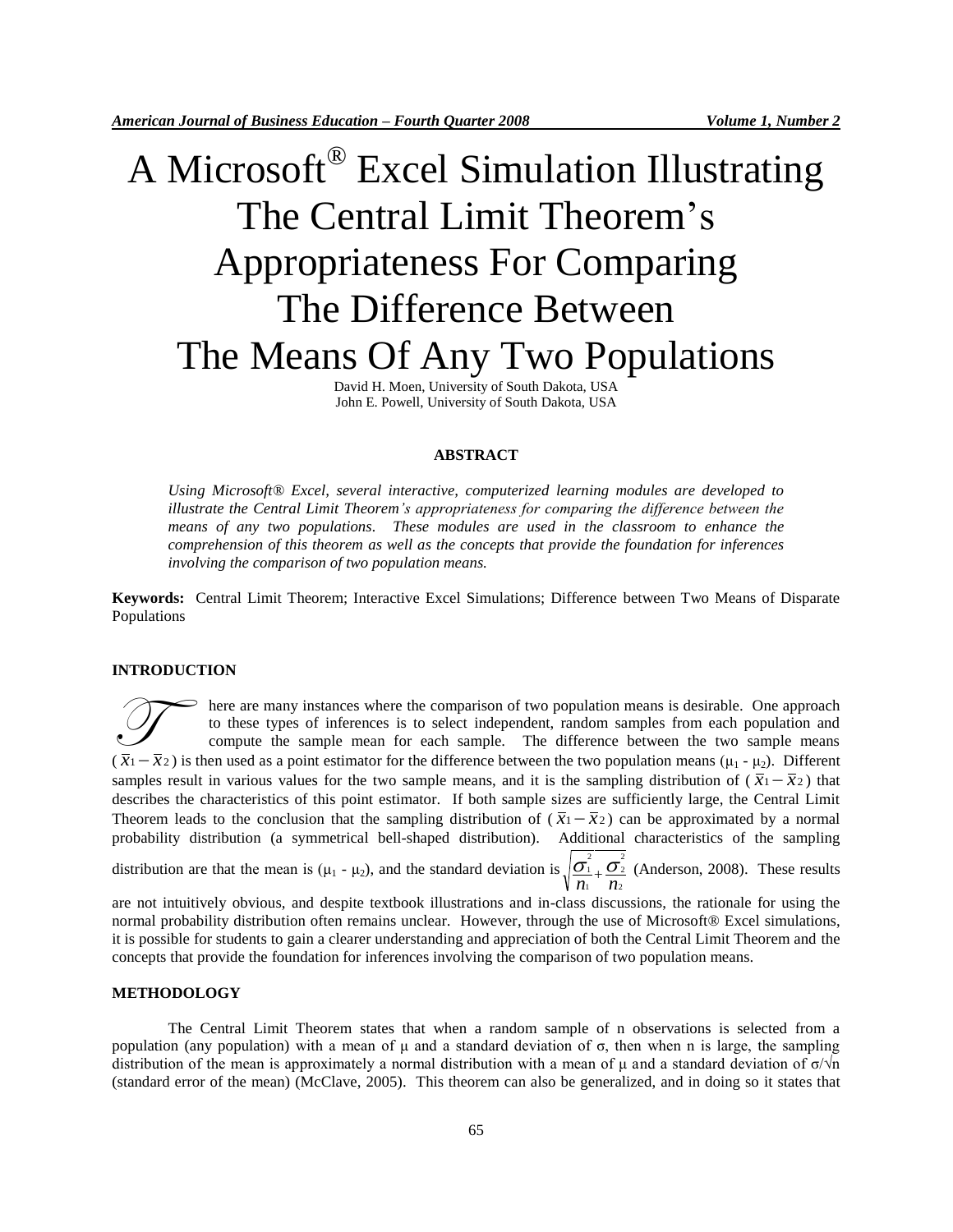under rather general conditions, sums, differences, and means of random measurements drawn from **any** population tend to possess, approximately, a bell-shaped distribution in repeated sampling.

Consider the sampling distribution for the difference between two sample means. In the following discussion, several interactive Microsoft® Excel modules are created that illustrate the Central Limit Theorem and inferences for the difference between two population means. Sampling is done from two different populations. Specifically, Excel simulations are created using two different population distribution families: uniform and exponential. In each case, the parameters associated with a population distribution can be modified to allow for the simulation of a wide variety of populations within each family. The simulation techniques used below follow the procedures found in Moen and Powell, 2005. The actual Excel formulas are also found in that paper. These techniques provide the ability to simulate the selection of repeated random samples from uniform and exponential population distributions. The simulated sampling distribution can then be represented with a frequency distribution and histogram. The results also include calculations for the mean and standard deviation of the estimated sampling distribution. The creation of the frequency distribution, histogram, and descriptive statistics are actually dynamic. That is, each time function key F9 (Calculate) is depressed in Excel, new samples are simulated, the differences between the sample means are recalculated, and the accompanying frequency distribution, histogram, and descriptive statistics are recomputed. All of the illustrations below all based on the selection of 500 random samples each of size  $n_1 = n_2 = 30$ .

#### **RESULTS WHEN BOTH POPULATIONS ARE UNIFORMLY DISTRIBUTED**

Consider the continuous uniform probability distribution with parameters *a* and *b*, where  $a < b$ . The probability density function for a random variable  $x$  is given by

$$
f(x) = 1/(b-a), \text{ for } a \le x \le b
$$
  
= 0 elsewhere  

$$
b
$$
, where  $E(x) = \mu = (a + b)/2$  and  $Var(x) = \sigma^2 = (b - a)^2/12$ . (Anderson, 2008)



The Excel simulation module created for this population distribution allows the user to select values for parameters *a* and *b*. Consider the following case associated with estimating the difference between the population means when both populations are continuous uniform probability distributions. For illustration purposes, suppose the first population distribution has parameters  $a = 20$  and  $b = 80$ , and the second population distribution has parameters  $a = 10$  and  $b = 50$ . Then,  $E(x) = \mu_1 = (20 + 80)/2 = 50$ ,  $Var(x) = \sigma_1^2 = (80 - 20)^2/12 = 300$ , and the standard deviation  $\sigma_1 = \sqrt{Var(x)} = 17.321$  for the first distribution, while  $E(x) = \mu_2 = (10 + 50)/2 = 30$ ,  $Var(x) = \sigma_2^2 =$  $(50 - 10)^2/12 = 133.33$ , and the standard deviation  $\sigma_2 = \sqrt{Var(x)} = 11.547$  for the second distribution. If independent random samples of size  $n_1 = n_2 = 30$  are selected from these two populations, it follows that the mean of the sampling distribution for  $(\bar{x}_1 - \bar{x}_2)$  is  $(\mu_1 - \mu_2) = (50 - 30) = 20$  and the standard deviation is 2 2 2 1 2  $\frac{\sigma_1}{n_1} + \frac{\sigma_2}{n_2}$  =

$$
\sqrt{\frac{300}{30} + \frac{133.33}{30}} = 3.8006.
$$

Figure 1 provides the histogram and descriptive statistics for one iteration of this simulation example. Note that when samples of size 30 have been selected from two continuous uniform probability distributions, the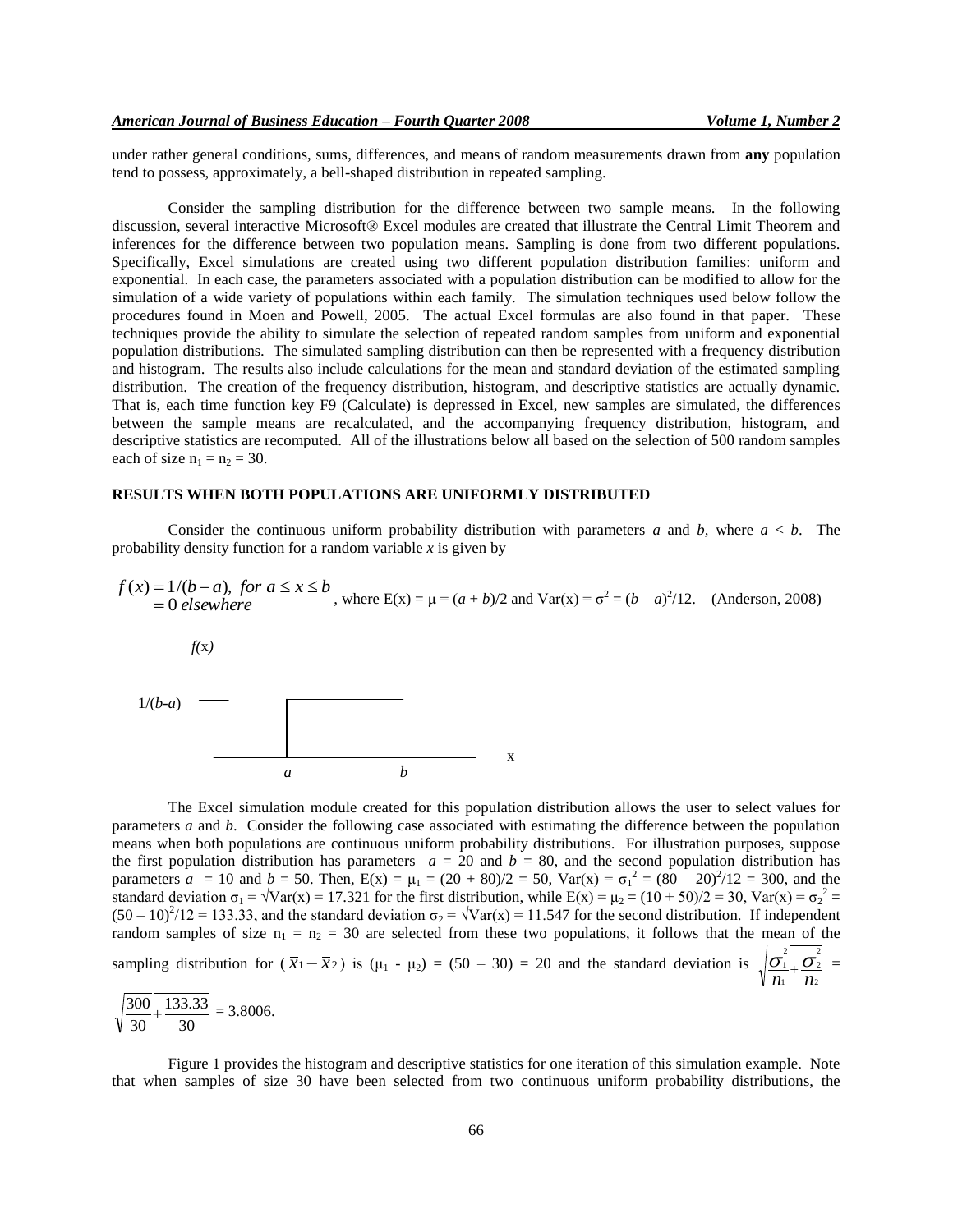simulated sampling distribution's shape is approximately normal and the mean and standard deviation are close to  $(\mu_1 - \mu_2)$  and 2 2 2 1 2  $\frac{\sigma_1}{n_1} + \frac{\sigma_2}{n_2}$  respectively.



Population Mean = 20. Population Std. Dev. = 3.8006

Simulated Sampling Distribution Mean = 20.0062 Simulated Sampling Distribution Std. Dev. = 3.8988

## **RESULTS WHEN BOTH POPULATIONS ARE EXPONENTIALLY DISTRIBUTED**

The exponential probability distribution is often used to describe the time between arrivals (IAT) at a service facility or the service time required at a facility.

Consider the continuous exponential probability distribution with parameter μ, where μ represents time. The probability density function for a random variable  $x$  is given by

$$
f(x) = \mu e^{-\mu x}, \text{ for } x \ge 0, \mu > 0,
$$
 where  
\n
$$
f(x)
$$
\n
$$
\mu
$$
\n
$$
f(x)
$$
\n
$$
\mu
$$
\n
$$
f(x)
$$
\n
$$
\mu
$$
\n
$$
f(x)
$$
\n
$$
\mu
$$
\n
$$
f(x)
$$
\n
$$
\mu
$$
\n
$$
f(x)
$$
\n
$$
\mu
$$
\n
$$
f(x)
$$
\n
$$
\mu
$$
\n
$$
f(x)
$$
\n
$$
\mu
$$
\n
$$
f(x)
$$
\n
$$
\mu
$$
\n
$$
f(x)
$$
\n
$$
\mu
$$
\n
$$
f(x)
$$
\n
$$
\mu
$$
\n
$$
f(x)
$$
\n
$$
\mu
$$
\n
$$
\sigma
$$
\n
$$
f(x)
$$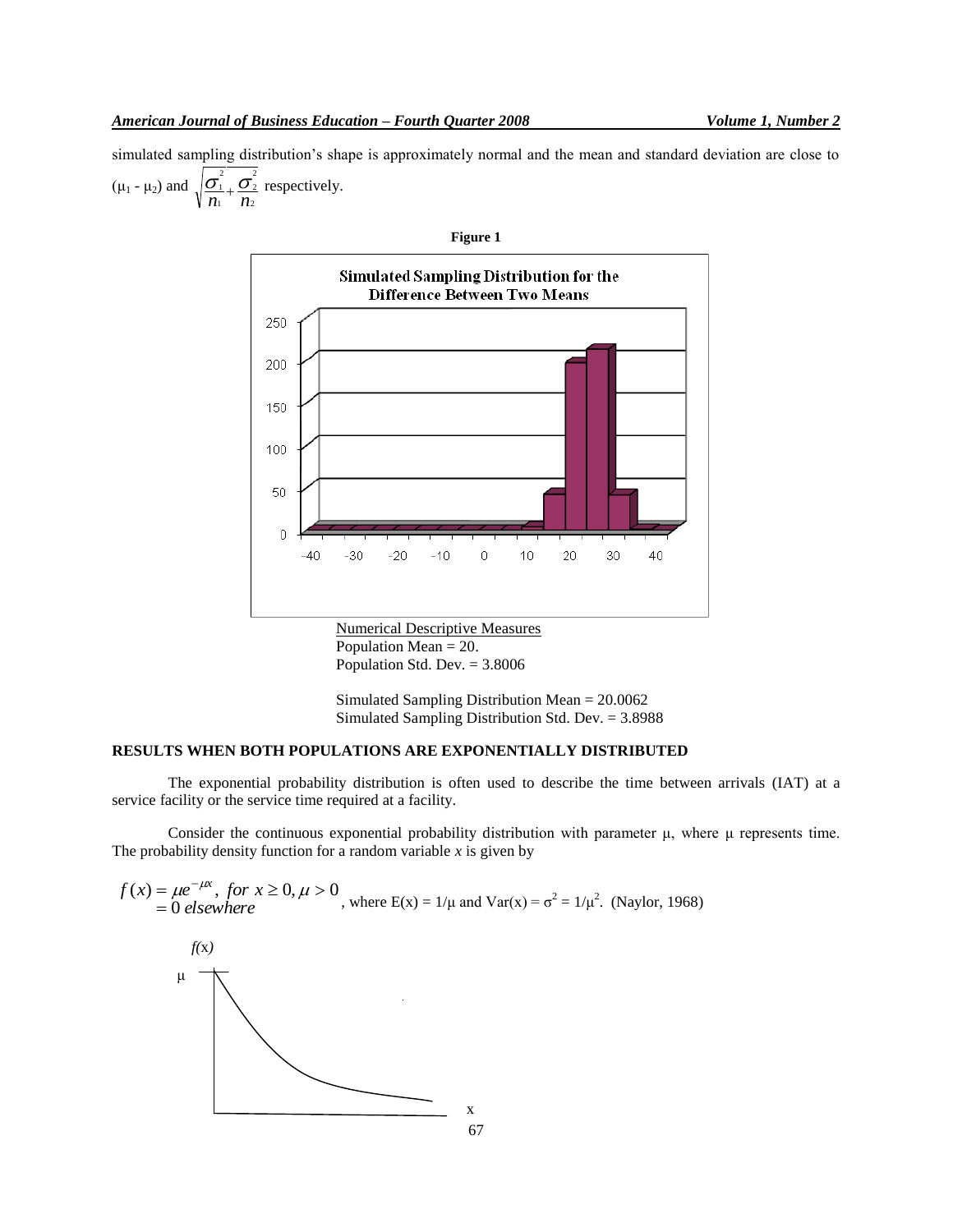The Excel simulation module created with this population distribution allows the user to select values for the parameter μ. Consider the case associated with estimating the difference between the population means with both populations are exponential probability distributions. For illustration purposes, suppose the first population distribution has  $\mu_1 = 1/3$  as a parameter. Then,  $E(x) = 1/\mu_1 = 3.0$ ,  $Var(x) = \sigma_1^2 = 1/\mu_1^2 = 9.0$  and the standard deviation  $\sigma_1 = \sqrt{Var(x)} = 3.0$ . Let  $\mu_2 = 1/2$  for the second population distribution. It follows that  $E(x) = 1/\mu_2 = 2.0$ ,  $Var(x) = \sigma_2^2 = 1/\mu_2^2 = 4.0$  the standard deviation  $\sigma_2 = \sqrt{Var(x)} = 2.0$ . If independent random samples of size  $n_1 = n_2$  $=$  30 are selected from these two populations, it follows that the mean of the sampling distribution for  $(\bar{x}_1 - \bar{x}_2)$  is 2 2

 $(\mu_1 - \mu_2) = (3 - 2) = 1$  and the standard deviation is 2 2 1  $\frac{\sigma_1}{n_1} + \frac{\sigma_2}{n_2} =$ 30 4 30  $\frac{9}{2} + \frac{4}{2} = 0.6583.$ 

Figure 2 provides the histogram and descriptive statistics for one iteration of this simulation example. Just as with the two continuous uniform probability distribution example, when samples of size 30 have been selected from two exponential probability distributions, the simulated sampling distribution's shape is approximately normal and the mean and standard deviation are close to  $(\mu_1 - \mu_2)$  and 2 2 2 1 2  $\frac{\sigma_1}{n_1} + \frac{\sigma_2}{n_2}$  respectively.



Numerical Descriptive Measures Population Mean = 1.0000 Population Std. Dev.  $= 0.6583$ 

Simulated Sampling Distribution Mean = 1.0072 Simulated Sampling Distribution Std. Dev.  $= 0.6614$ 

## **RESULTS WHEN THE FIRST POPULATION IS UNIFORMLY DISTRIBUTED AND THE SECOND POPULATION IS EXPONENTIALLY DISTRIBUTED**

In the previous two examples, the population distributions have both been selected from the same family of distributions. This does not need to be the case, however, because the Central Limit Theorem applies to random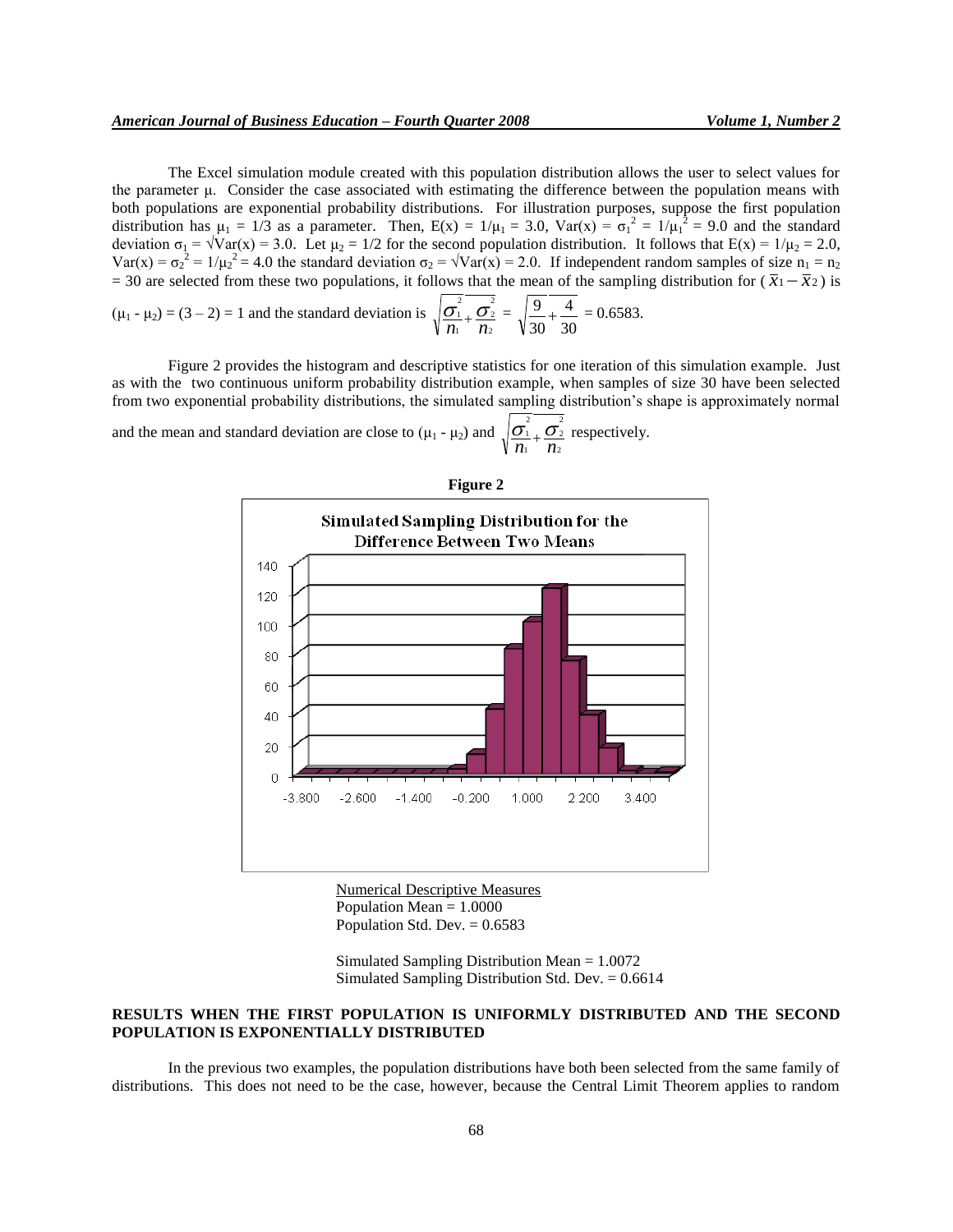samples selected from any population with a mean of  $\mu$  and a standard deviation of  $\sigma$ . Thus, consider the case where the first population has a continuous uniform probability distribution, while the second population is exponentially distributed. As before, the parameters associated both population distributions can be modified to allow for the simulation of a wide variety of populations within each family. For illustration purposes, one population distribution from each of the two earlier examples will be used. That is, suppose the first population distribution is uniformly distributed with parameters  $a = 20$  and  $b = 80$ , and the second population distribution is exponentially distributed with parameter  $\mu = 1/3$ . Then,  $E(x) = \mu_1 = (20 + 80)/2 = 50$ ,  $Var(x) = \sigma_1^2 = (80 - 20)^2/12 = 300$ , and the standard deviation  $\sigma_1 = \sqrt{Var(x)} = 17.321$  for the first distribution, and  $E(x) = 1/\mu_2 = 3.0$ ,  $Var(x) = \sigma_2^2 = 1/\mu_2^2 = 9.0$ and the standard deviation  $\sigma_2 = \sqrt{Var(x)} = 3.0$  for the second distribution. If independent random samples of size  $n_1$  $n_1 = n_2 = 30$  are selected from these two populations, it follows that the mean of the sampling distribution for  $(\bar{x}_1 - \bar{x}_2)$  is  $(\mu_1 - \mu_2) = (50 - 3) = 47$  and the standard deviation is 2 2 2  $\frac{\sigma_1}{n_1} + \frac{\sigma_2}{n_2} =$ 30 9 30  $\frac{300}{20} + \frac{9}{20} = 3.2094.$ 

Figure 3 provides the histogram and descriptive statistics for this simulation example. Note that even though the two population distributions were selected from different probability distribution families, the simulated sampling distribution's shape is still approximately normal and once again the mean and standard deviation are close 2 2

2

1

to  $(\mu_1 - \mu_2)$  and 2 2 1  $\frac{\sigma_1}{n_1} + \frac{\sigma_2}{n_2}$  respectively.



Population Mean  $= 47$ . Population Std. Dev. = 3.2094

Simulated Sampling Distribution Mean = 47.0412 Simulated Sampling Distribution Std. Dev. = 3.2249